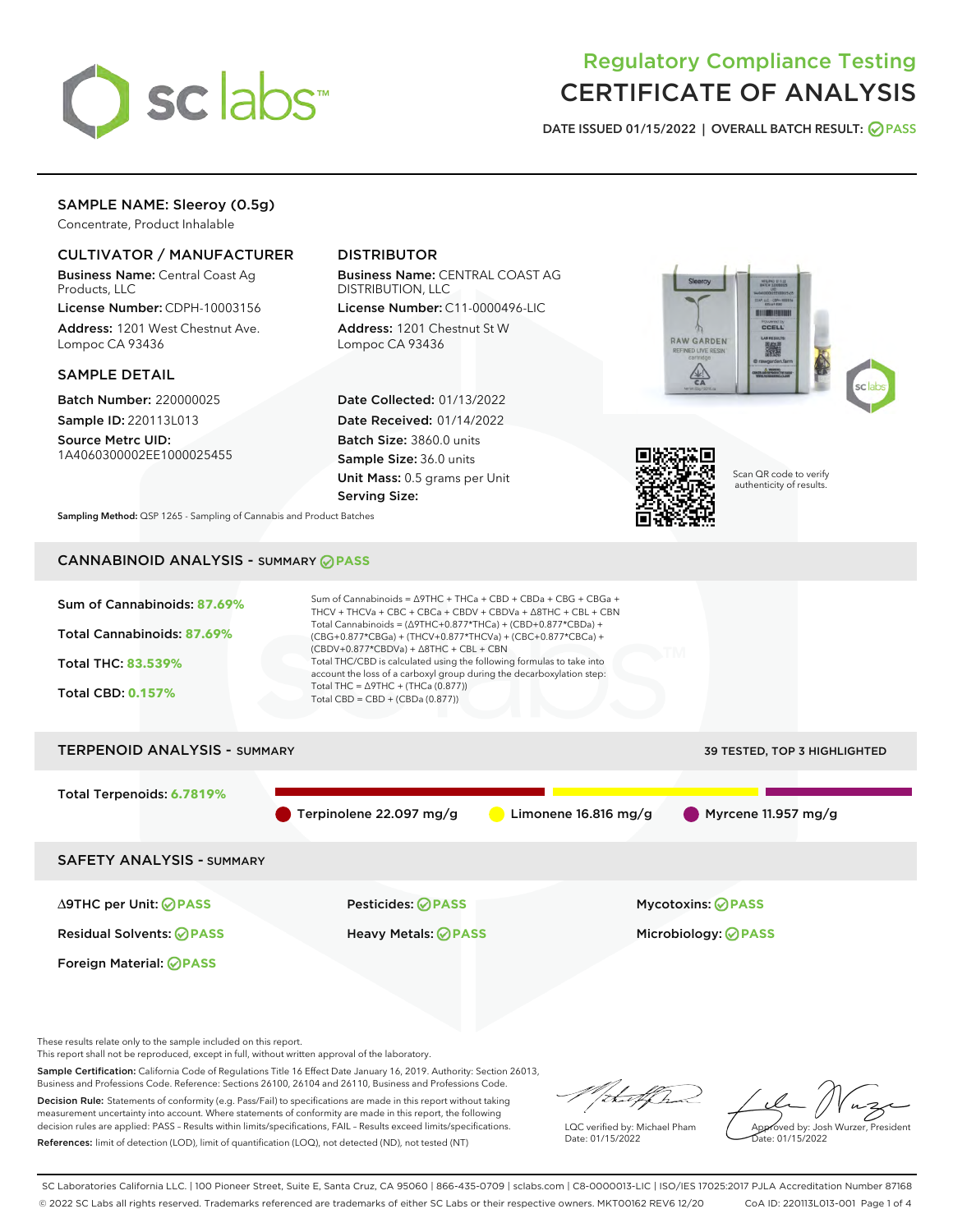



SLEEROY (0.5G) | DATE ISSUED 01/15/2022 | OVERALL BATCH RESULT: 0 PASS

### CANNABINOID TEST RESULTS - 01/14/2022 2 PASS

Tested by high-performance liquid chromatography with diode-array detection (HPLC-DAD). **Method:** QSP 1157 - Analysis of Cannabinoids by HPLC-DAD

#### TOTAL CANNABINOIDS: **87.69%**

Total Cannabinoids (Total THC) + (Total CBD) + (Total CBG) + (Total THCV) + (Total CBC) + (Total CBDV) + ∆8THC + CBL + CBN

TOTAL THC: **83.539%** Total THC (∆9THC+0.877\*THCa)

TOTAL CBD: **0.157%**

Total CBD (CBD+0.877\*CBDa)

TOTAL CBG: 3.203% Total CBG (CBG+0.877\*CBGa)

TOTAL THCV: 0.38% Total THCV (THCV+0.877\*THCVa)

TOTAL CBC: ND Total CBC (CBC+0.877\*CBCa)

TOTAL CBDV: ND Total CBDV (CBDV+0.877\*CBDVa)

| <b>COMPOUND</b>  | LOD/LOQ<br>(mg/g)          | <b>MEASUREMENT</b><br><b>UNCERTAINTY</b><br>(mg/g) | <b>RESULT</b><br>(mg/g) | <b>RESULT</b><br>(%) |
|------------------|----------------------------|----------------------------------------------------|-------------------------|----------------------|
| <b>A9THC</b>     | 0.06 / 0.26                | ±28.737                                            | 835.39                  | 83.539               |
| <b>CBG</b>       | 0.06 / 0.19                | ±1.262                                             | 32.03                   | 3.203                |
| <b>THCV</b>      | 0.1 / 0.2                  | ±0.19                                              | 3.8                     | 0.38                 |
| $\triangle$ 8THC | 0.1/0.4                    | ±0.18                                              | 2.2                     | 0.22                 |
| <b>CBN</b>       | 0.1/0.3                    | ±0.12                                              | 1.9                     | 0.19                 |
| <b>CBD</b>       | 0.07/0.29                  | ±0.073                                             | 1.57                    | 0.157                |
| <b>THCa</b>      | 0.05/0.14                  | N/A                                                | <b>ND</b>               | <b>ND</b>            |
| <b>THCVa</b>     | 0.07/0.20                  | N/A                                                | <b>ND</b>               | <b>ND</b>            |
| <b>CBDa</b>      | 0.02 / 0.19                | N/A                                                | <b>ND</b>               | <b>ND</b>            |
| <b>CBDV</b>      | 0.04 / 0.15                | N/A                                                | <b>ND</b>               | <b>ND</b>            |
| <b>CBDVa</b>     | 0.03/0.53                  | N/A                                                | <b>ND</b>               | <b>ND</b>            |
| <b>CBGa</b>      | 0.1/0.2                    | N/A                                                | <b>ND</b>               | <b>ND</b>            |
| <b>CBL</b>       | 0.06 / 0.24                | N/A                                                | <b>ND</b>               | <b>ND</b>            |
| <b>CBC</b>       | 0.2 / 0.5                  | N/A                                                | <b>ND</b>               | <b>ND</b>            |
| <b>CBCa</b>      | 0.07/0.28                  | N/A                                                | <b>ND</b>               | <b>ND</b>            |
|                  | <b>SUM OF CANNABINOIDS</b> |                                                    | 876.9 mg/g              | 87.69%               |

#### **UNIT MASS: 0.5 grams per Unit**

| ∆9THC per Unit                         | 1100 per-package limit | 417.70 mg/unit  | <b>PASS</b> |
|----------------------------------------|------------------------|-----------------|-------------|
| <b>Total THC per Unit</b>              |                        | 417.70 mg/unit  |             |
| <b>CBD</b> per Unit                    |                        | $0.78$ mg/unit  |             |
| <b>Total CBD per Unit</b>              |                        | $0.78$ mg/unit  |             |
| <b>Sum of Cannabinoids</b><br>per Unit |                        | 438.4 mg/unit   |             |
| <b>Total Cannabinoids</b><br>per Unit  |                        | $438.5$ mg/unit |             |

| <b>COMPOUND</b>           | <b>LOD/LOQ</b><br>(mg/g) | <b>UNCERTAINTY</b><br>(mg/g) | <b>RESULT</b><br>(mg/g)                         | <b>RESULT</b><br>$(\%)$ |
|---------------------------|--------------------------|------------------------------|-------------------------------------------------|-------------------------|
| Terpinolene               | 0.008 / 0.026            | ±0.4530                      | 22.097                                          | 2.2097                  |
| Limonene                  | 0.005 / 0.016            | ±0.2405                      | 16.816                                          | 1.6816                  |
| <b>Myrcene</b>            | 0.008 / 0.025            | ±0.1542                      | 11.957                                          | 1.1957                  |
| $\beta$ Caryophyllene     | 0.004 / 0.012            | ±0.1359                      | 3.818                                           | 0.3818                  |
| $\beta$ Pinene            | 0.004 / 0.014            | ±0.0378                      | 3.283                                           | 0.3283                  |
| $\alpha$ Pinene           | 0.005 / 0.017            | ±0.0143                      | 1.661                                           | 0.1661                  |
| Linalool                  | 0.009 / 0.032            | ±0.0606                      | 1.595                                           | 0.1595                  |
| $\alpha$ Humulene         | 0.009/0.029              | ±0.0303                      | 0.945                                           | 0.0945                  |
| Terpineol                 | 0.016 / 0.055            | ±0.0483                      | 0.787                                           | 0.0787                  |
| $\alpha$ Phellandrene     | 0.006 / 0.020            | ±0.0095                      | 0.697                                           | 0.0697                  |
| Fenchol                   | 0.010 / 0.034            | ±0.0267                      | 0.689                                           | 0.0689                  |
| 3 Carene                  | 0.005 / 0.018            | ±0.0089                      | 0.628                                           | 0.0628                  |
| $\alpha$ Terpinene        | 0.005 / 0.017            | ±0.0083                      | 0.556                                           | 0.0556                  |
| Ocimene                   | 0.011/0.038              | ±0.0175                      | 0.545                                           | 0.0545                  |
| $\gamma$ Terpinene        | 0.006 / 0.018            | ±0.0067                      | 0.385                                           | 0.0385                  |
| Camphene                  | 0.005 / 0.015            | ±0.0035                      | 0.303                                           | 0.0303                  |
| trans- $\beta$ -Farnesene | 0.008 / 0.025            | ±0.0103                      | 0.291                                           | 0.0291                  |
| Valencene                 | 0.009 / 0.030            | ±0.0085                      | 0.124                                           | 0.0124                  |
| <b>Borneol</b>            | 0.005 / 0.016            | ±0.0051                      | 0.122                                           | 0.0122                  |
| Sabinene                  | 0.004 / 0.014            | ±0.0011                      | 0.095                                           | 0.0095                  |
| Nerolidol                 | 0.009 / 0.028            | ±0.0060                      | 0.095                                           | 0.0095                  |
| Eucalyptol                | 0.006 / 0.018            | ±0.0016                      | 0.063                                           | 0.0063                  |
| $\alpha$ Bisabolol        | 0.008 / 0.026            | ±0.0032                      | 0.059                                           | 0.0059                  |
| Fenchone                  | 0.009 / 0.028            | ±0.0014                      | 0.048                                           | 0.0048                  |
| p-Cymene                  | 0.005 / 0.016            | ±0.0012                      | 0.045                                           | 0.0045                  |
| Citronellol               | 0.003 / 0.010            | ±0.0020                      | 0.040                                           | 0.0040                  |
| Sabinene Hydrate          | 0.006 / 0.022            | ±0.0015                      | 0.039                                           | 0.0039                  |
| Geraniol                  | 0.002 / 0.007            | ±0.0016                      | 0.036                                           | 0.0036                  |
| Nerol                     | 0.003 / 0.011            | N/A                          | <loq< th=""><th><loq< th=""></loq<></th></loq<> | <loq< th=""></loq<>     |
| Caryophyllene<br>Oxide    | 0.010 / 0.033            | N/A                          | <loq< th=""><th><loq< th=""></loq<></th></loq<> | <loq< th=""></loq<>     |
| Guaiol                    | 0.009 / 0.030            | N/A                          | <loq< th=""><th><loq< th=""></loq<></th></loq<> | <loq< th=""></loq<>     |
| (-)-Isopulegol            | 0.005 / 0.016            | N/A                          | ND                                              | ND                      |
| Camphor                   | 0.006 / 0.019            | N/A                          | ND                                              | ND                      |
| Isoborneol                | 0.004 / 0.012            | N/A                          | <b>ND</b>                                       | ND                      |
| Menthol                   | 0.008 / 0.025            | N/A                          | ND                                              | ND                      |
| $R-(+)$ -Pulegone         | 0.003 / 0.011            | N/A                          | ND                                              | ND                      |
| <b>Geranyl Acetate</b>    | 0.004 / 0.014            | N/A                          | ND                                              | ND                      |
| $\alpha$ Cedrene          | 0.005 / 0.016            | N/A                          | ND                                              | ND                      |
| Cedrol                    | 0.008 / 0.027            | N/A                          | ND                                              | ND                      |
| <b>TOTAL TERPENOIDS</b>   |                          |                              | 67.819 mg/g                                     | 6.7819%                 |

SC Laboratories California LLC. | 100 Pioneer Street, Suite E, Santa Cruz, CA 95060 | 866-435-0709 | sclabs.com | C8-0000013-LIC | ISO/IES 17025:2017 PJLA Accreditation Number 87168 © 2022 SC Labs all rights reserved. Trademarks referenced are trademarks of either SC Labs or their respective owners. MKT00162 REV6 12/20 CoA ID: 220113L013-001 Page 2 of 4

## TERPENOID TEST RESULTS - 01/15/2022

Terpene analysis utilizing gas chromatography-flame ionization detection (GC-FID). **Method:** QSP 1192 - Analysis of Terpenoids by GC-FID

MEASUREMENT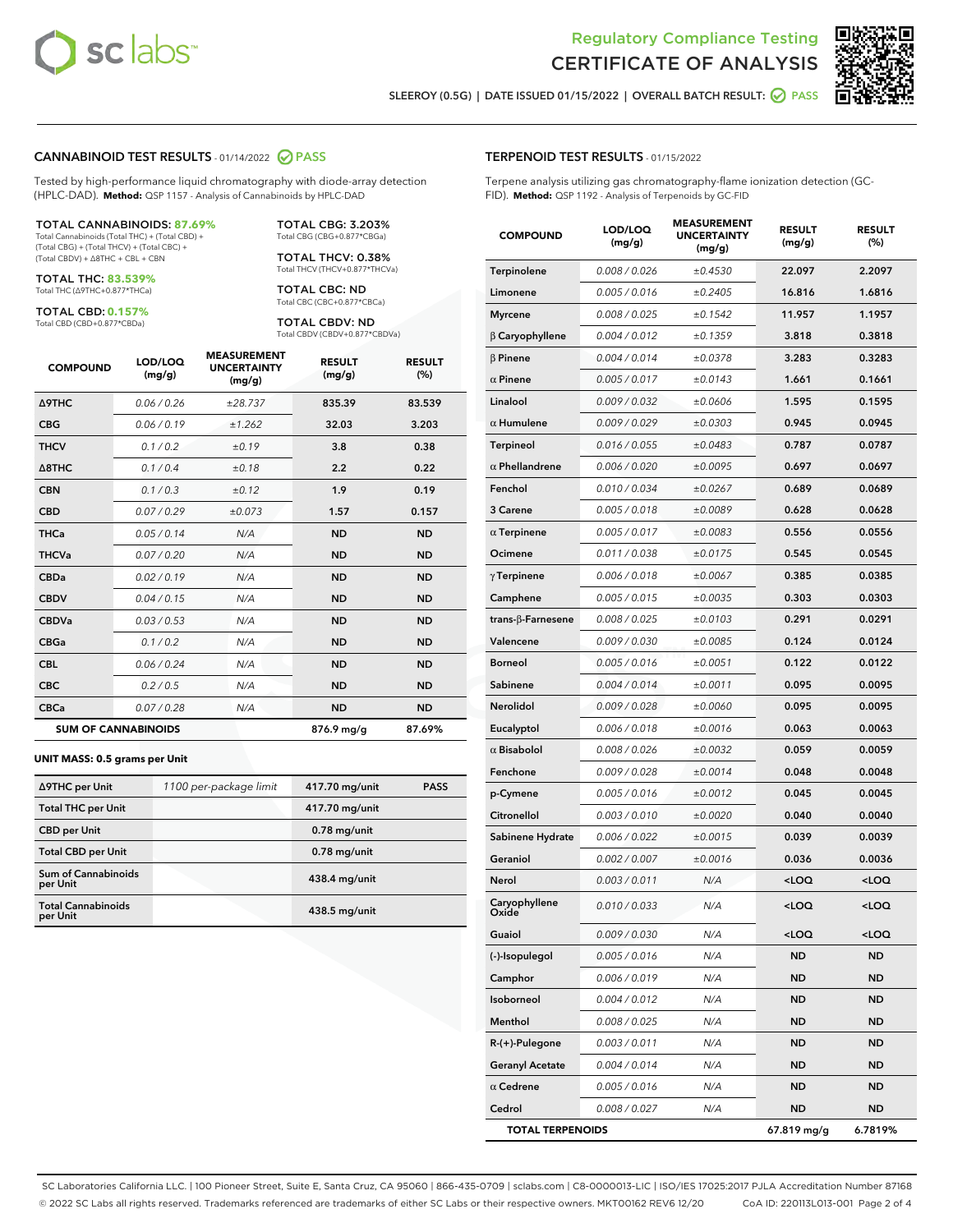



SLEEROY (0.5G) | DATE ISSUED 01/15/2022 | OVERALL BATCH RESULT: 2 PASS

## CATEGORY 1 PESTICIDE TEST RESULTS - 01/15/2022 2 PASS

Pesticide and plant growth regulator analysis utilizing high-performance liquid chromatography-mass spectrometry (HPLC-MS) or gas chromatography-mass spectrometry (GC-MS). \*GC-MS utilized where indicated. **Method:** QSP 1212 - Analysis of Pesticides and Mycotoxins by LC-MS or QSP 1213 - Analysis of Pesticides by GC-MS

| Aldicarb<br>0.03 / 0.08<br><b>ND</b><br>$\ge$ LOD<br>N/A<br><b>PASS</b><br>Carbofuran<br>0.02/0.05<br>N/A<br><b>ND</b><br><b>PASS</b><br>$\ge$ LOD<br>Chlordane*<br>0.03 / 0.08<br><b>ND</b><br><b>PASS</b><br>$\ge$ LOD<br>N/A<br>0.03/0.10<br><b>ND</b><br><b>PASS</b><br>Chlorfenapyr*<br>$\ge$ LOD<br>N/A<br>Chlorpyrifos<br>0.02 / 0.06<br>N/A<br><b>ND</b><br><b>PASS</b><br>$\ge$ LOD<br>0.02 / 0.07<br>N/A<br><b>ND</b><br><b>PASS</b><br>Coumaphos<br>$>$ LOD<br><b>ND</b><br><b>PASS</b><br>Daminozide<br>0.02 / 0.07<br>$\ge$ LOD<br>N/A<br><b>DDVP</b><br>0.03/0.09<br>$\ge$ LOD<br>N/A<br><b>ND</b><br><b>PASS</b><br>(Dichlorvos)<br>Dimethoate<br><b>ND</b><br><b>PASS</b><br>0.03 / 0.08<br>$>$ LOD<br>N/A<br>Ethoprop(hos)<br>0.03/0.10<br>$\ge$ LOD<br>N/A<br><b>ND</b><br><b>PASS</b><br>0.02 / 0.06<br>$\ge$ LOD<br>N/A<br><b>ND</b><br><b>PASS</b><br>Etofenprox<br>Fenoxycarb<br>0.03 / 0.08<br>$>$ LOD<br>N/A<br><b>ND</b><br><b>PASS</b><br>0.03/0.08<br><b>ND</b><br><b>PASS</b><br>Fipronil<br>$\ge$ LOD<br>N/A<br>Imazalil<br>0.02 / 0.06<br>$>$ LOD<br>N/A<br><b>ND</b><br><b>PASS</b><br>Methiocarb<br>0.02 / 0.07<br>N/A<br><b>ND</b><br><b>PASS</b><br>$\ge$ LOD<br>Methyl<br>0.03/0.10<br>$\ge$ LOD<br>N/A<br><b>ND</b><br><b>PASS</b><br>parathion<br>0.03/0.09<br>$\ge$ LOD<br>N/A<br><b>ND</b><br><b>PASS</b><br><b>Mevinphos</b><br>Paclobutrazol<br>0.02 / 0.05<br>$\ge$ LOD<br>N/A<br><b>ND</b><br><b>PASS</b><br>0.03/0.09<br>N/A<br>$\ge$ LOD<br><b>ND</b><br><b>PASS</b><br>Propoxur<br>0.03 / 0.08<br><b>ND</b><br><b>PASS</b><br>Spiroxamine<br>$\ge$ LOD<br>N/A<br><b>PASS</b><br>Thiacloprid<br>0.03/0.10<br>$\ge$ LOD<br>N/A<br><b>ND</b> | <b>COMPOUND</b> | LOD/LOQ<br>$(\mu g/g)$ | <b>ACTION</b><br><b>LIMIT</b><br>$(\mu g/g)$ | <b>MEASUREMENT</b><br><b>UNCERTAINTY</b><br>$(\mu g/g)$ | <b>RESULT</b><br>$(\mu g/g)$ | <b>RESULT</b> |
|-----------------------------------------------------------------------------------------------------------------------------------------------------------------------------------------------------------------------------------------------------------------------------------------------------------------------------------------------------------------------------------------------------------------------------------------------------------------------------------------------------------------------------------------------------------------------------------------------------------------------------------------------------------------------------------------------------------------------------------------------------------------------------------------------------------------------------------------------------------------------------------------------------------------------------------------------------------------------------------------------------------------------------------------------------------------------------------------------------------------------------------------------------------------------------------------------------------------------------------------------------------------------------------------------------------------------------------------------------------------------------------------------------------------------------------------------------------------------------------------------------------------------------------------------------------------------------------------------------------------------------------------------------------------------------------------|-----------------|------------------------|----------------------------------------------|---------------------------------------------------------|------------------------------|---------------|
|                                                                                                                                                                                                                                                                                                                                                                                                                                                                                                                                                                                                                                                                                                                                                                                                                                                                                                                                                                                                                                                                                                                                                                                                                                                                                                                                                                                                                                                                                                                                                                                                                                                                                         |                 |                        |                                              |                                                         |                              |               |
|                                                                                                                                                                                                                                                                                                                                                                                                                                                                                                                                                                                                                                                                                                                                                                                                                                                                                                                                                                                                                                                                                                                                                                                                                                                                                                                                                                                                                                                                                                                                                                                                                                                                                         |                 |                        |                                              |                                                         |                              |               |
|                                                                                                                                                                                                                                                                                                                                                                                                                                                                                                                                                                                                                                                                                                                                                                                                                                                                                                                                                                                                                                                                                                                                                                                                                                                                                                                                                                                                                                                                                                                                                                                                                                                                                         |                 |                        |                                              |                                                         |                              |               |
|                                                                                                                                                                                                                                                                                                                                                                                                                                                                                                                                                                                                                                                                                                                                                                                                                                                                                                                                                                                                                                                                                                                                                                                                                                                                                                                                                                                                                                                                                                                                                                                                                                                                                         |                 |                        |                                              |                                                         |                              |               |
|                                                                                                                                                                                                                                                                                                                                                                                                                                                                                                                                                                                                                                                                                                                                                                                                                                                                                                                                                                                                                                                                                                                                                                                                                                                                                                                                                                                                                                                                                                                                                                                                                                                                                         |                 |                        |                                              |                                                         |                              |               |
|                                                                                                                                                                                                                                                                                                                                                                                                                                                                                                                                                                                                                                                                                                                                                                                                                                                                                                                                                                                                                                                                                                                                                                                                                                                                                                                                                                                                                                                                                                                                                                                                                                                                                         |                 |                        |                                              |                                                         |                              |               |
|                                                                                                                                                                                                                                                                                                                                                                                                                                                                                                                                                                                                                                                                                                                                                                                                                                                                                                                                                                                                                                                                                                                                                                                                                                                                                                                                                                                                                                                                                                                                                                                                                                                                                         |                 |                        |                                              |                                                         |                              |               |
|                                                                                                                                                                                                                                                                                                                                                                                                                                                                                                                                                                                                                                                                                                                                                                                                                                                                                                                                                                                                                                                                                                                                                                                                                                                                                                                                                                                                                                                                                                                                                                                                                                                                                         |                 |                        |                                              |                                                         |                              |               |
|                                                                                                                                                                                                                                                                                                                                                                                                                                                                                                                                                                                                                                                                                                                                                                                                                                                                                                                                                                                                                                                                                                                                                                                                                                                                                                                                                                                                                                                                                                                                                                                                                                                                                         |                 |                        |                                              |                                                         |                              |               |
|                                                                                                                                                                                                                                                                                                                                                                                                                                                                                                                                                                                                                                                                                                                                                                                                                                                                                                                                                                                                                                                                                                                                                                                                                                                                                                                                                                                                                                                                                                                                                                                                                                                                                         |                 |                        |                                              |                                                         |                              |               |
|                                                                                                                                                                                                                                                                                                                                                                                                                                                                                                                                                                                                                                                                                                                                                                                                                                                                                                                                                                                                                                                                                                                                                                                                                                                                                                                                                                                                                                                                                                                                                                                                                                                                                         |                 |                        |                                              |                                                         |                              |               |
|                                                                                                                                                                                                                                                                                                                                                                                                                                                                                                                                                                                                                                                                                                                                                                                                                                                                                                                                                                                                                                                                                                                                                                                                                                                                                                                                                                                                                                                                                                                                                                                                                                                                                         |                 |                        |                                              |                                                         |                              |               |
|                                                                                                                                                                                                                                                                                                                                                                                                                                                                                                                                                                                                                                                                                                                                                                                                                                                                                                                                                                                                                                                                                                                                                                                                                                                                                                                                                                                                                                                                                                                                                                                                                                                                                         |                 |                        |                                              |                                                         |                              |               |
|                                                                                                                                                                                                                                                                                                                                                                                                                                                                                                                                                                                                                                                                                                                                                                                                                                                                                                                                                                                                                                                                                                                                                                                                                                                                                                                                                                                                                                                                                                                                                                                                                                                                                         |                 |                        |                                              |                                                         |                              |               |
|                                                                                                                                                                                                                                                                                                                                                                                                                                                                                                                                                                                                                                                                                                                                                                                                                                                                                                                                                                                                                                                                                                                                                                                                                                                                                                                                                                                                                                                                                                                                                                                                                                                                                         |                 |                        |                                              |                                                         |                              |               |
|                                                                                                                                                                                                                                                                                                                                                                                                                                                                                                                                                                                                                                                                                                                                                                                                                                                                                                                                                                                                                                                                                                                                                                                                                                                                                                                                                                                                                                                                                                                                                                                                                                                                                         |                 |                        |                                              |                                                         |                              |               |
|                                                                                                                                                                                                                                                                                                                                                                                                                                                                                                                                                                                                                                                                                                                                                                                                                                                                                                                                                                                                                                                                                                                                                                                                                                                                                                                                                                                                                                                                                                                                                                                                                                                                                         |                 |                        |                                              |                                                         |                              |               |
|                                                                                                                                                                                                                                                                                                                                                                                                                                                                                                                                                                                                                                                                                                                                                                                                                                                                                                                                                                                                                                                                                                                                                                                                                                                                                                                                                                                                                                                                                                                                                                                                                                                                                         |                 |                        |                                              |                                                         |                              |               |
|                                                                                                                                                                                                                                                                                                                                                                                                                                                                                                                                                                                                                                                                                                                                                                                                                                                                                                                                                                                                                                                                                                                                                                                                                                                                                                                                                                                                                                                                                                                                                                                                                                                                                         |                 |                        |                                              |                                                         |                              |               |
|                                                                                                                                                                                                                                                                                                                                                                                                                                                                                                                                                                                                                                                                                                                                                                                                                                                                                                                                                                                                                                                                                                                                                                                                                                                                                                                                                                                                                                                                                                                                                                                                                                                                                         |                 |                        |                                              |                                                         |                              |               |
|                                                                                                                                                                                                                                                                                                                                                                                                                                                                                                                                                                                                                                                                                                                                                                                                                                                                                                                                                                                                                                                                                                                                                                                                                                                                                                                                                                                                                                                                                                                                                                                                                                                                                         |                 |                        |                                              |                                                         |                              |               |

#### CATEGORY 2 PESTICIDE TEST RESULTS - 01/15/2022 2 PASS

| <b>COMPOUND</b>          | LOD/LOO<br>$(\mu g/g)$ | <b>ACTION</b><br>LIMIT<br>$(\mu g/g)$ | <b>MEASUREMENT</b><br><b>UNCERTAINTY</b><br>$(\mu g/g)$ | <b>RESULT</b><br>$(\mu g/g)$ | <b>RESULT</b> |  |
|--------------------------|------------------------|---------------------------------------|---------------------------------------------------------|------------------------------|---------------|--|
| Abamectin                | 0.03/0.10              | 0.1                                   | N/A                                                     | <b>ND</b>                    | <b>PASS</b>   |  |
| Acephate                 | 0.02/0.07              | 0.1                                   | N/A                                                     | <b>ND</b>                    | <b>PASS</b>   |  |
| Acequinocyl              | 0.02/0.07              | 0.1                                   | N/A                                                     | <b>ND</b>                    | <b>PASS</b>   |  |
| Acetamiprid              | 0.02 / 0.05            | 0.1                                   | N/A                                                     | <b>ND</b>                    | <b>PASS</b>   |  |
| Azoxystrobin             | 0.02/0.07              | 0.1                                   | N/A                                                     | <b>ND</b>                    | <b>PASS</b>   |  |
| <b>Bifenazate</b>        | 0.01 / 0.04            | 0.1                                   | N/A                                                     | <b>ND</b>                    | <b>PASS</b>   |  |
| <b>Bifenthrin</b>        | 0.02 / 0.05            | 3                                     | N/A                                                     | <b>ND</b>                    | <b>PASS</b>   |  |
| <b>Boscalid</b>          | 0.03/0.09              | 0.1                                   | N/A                                                     | <b>ND</b>                    | <b>PASS</b>   |  |
| Captan                   | 0.19/0.57              | 0.7                                   | N/A                                                     | <b>ND</b>                    | <b>PASS</b>   |  |
| Carbaryl                 | 0.02/0.06              | 0.5                                   | N/A                                                     | <b>ND</b>                    | <b>PASS</b>   |  |
| Chlorantranilip-<br>role | 0.04/0.12              | 10                                    | N/A                                                     | <b>ND</b>                    | <b>PASS</b>   |  |
| Clofentezine             | 0.03/0.09              | 0.1                                   | N/A                                                     | <b>ND</b>                    | <b>PASS</b>   |  |

| <b>CATEGORY 2 PESTICIDE TEST RESULTS</b> - 01/15/2022 continued |  |
|-----------------------------------------------------------------|--|
|-----------------------------------------------------------------|--|

| <b>COMPOUND</b>               | LOD/LOQ<br>(µg/g) | <b>ACTION</b><br><b>LIMIT</b><br>(µg/g) | <b>MEASUREMENT</b><br><b>UNCERTAINTY</b><br>$(\mu g/g)$ | <b>RESULT</b><br>(µg/g) | <b>RESULT</b> |
|-------------------------------|-------------------|-----------------------------------------|---------------------------------------------------------|-------------------------|---------------|
| Cyfluthrin                    | 0.12 / 0.38       | $\overline{c}$                          | N/A                                                     | <b>ND</b>               | <b>PASS</b>   |
| Cypermethrin                  | 0.11 / 0.32       | 1                                       | N/A                                                     | <b>ND</b>               | <b>PASS</b>   |
| <b>Diazinon</b>               | 0.02 / 0.05       | 0.1                                     | N/A                                                     | <b>ND</b>               | <b>PASS</b>   |
| Dimethomorph                  | 0.03 / 0.09       | 2                                       | N/A                                                     | <b>ND</b>               | <b>PASS</b>   |
| Etoxazole                     | 0.02 / 0.06       | 0.1                                     | N/A                                                     | <b>ND</b>               | <b>PASS</b>   |
| Fenhexamid                    | 0.03 / 0.09       | 0.1                                     | N/A                                                     | <b>ND</b>               | <b>PASS</b>   |
| Fenpyroximate                 | 0.02 / 0.06       | 0.1                                     | N/A                                                     | <b>ND</b>               | <b>PASS</b>   |
| Flonicamid                    | 0.03 / 0.10       | 0.1                                     | N/A                                                     | <b>ND</b>               | <b>PASS</b>   |
| Fludioxonil                   | 0.03 / 0.10       | 0.1                                     | N/A                                                     | <b>ND</b>               | <b>PASS</b>   |
| Hexythiazox                   | 0.02 / 0.07       | 0.1                                     | N/A                                                     | <b>ND</b>               | <b>PASS</b>   |
| Imidacloprid                  | 0.04 / 0.11       | 5                                       | N/A                                                     | <b>ND</b>               | <b>PASS</b>   |
| Kresoxim-methyl               | 0.02 / 0.07       | 0.1                                     | N/A                                                     | <b>ND</b>               | <b>PASS</b>   |
| Malathion                     | 0.03 / 0.09       | 0.5                                     | N/A                                                     | <b>ND</b>               | <b>PASS</b>   |
| Metalaxyl                     | 0.02 / 0.07       | $\overline{c}$                          | N/A                                                     | <b>ND</b>               | <b>PASS</b>   |
| Methomyl                      | 0.03 / 0.10       | $\mathcal{I}$                           | N/A                                                     | <b>ND</b>               | <b>PASS</b>   |
| Myclobutanil                  | 0.03 / 0.09       | 0.1                                     | N/A                                                     | <b>ND</b>               | <b>PASS</b>   |
| <b>Naled</b>                  | 0.02 / 0.07       | 0.1                                     | N/A                                                     | <b>ND</b>               | <b>PASS</b>   |
| Oxamyl                        | 0.04 / 0.11       | 0.5                                     | N/A                                                     | <b>ND</b>               | <b>PASS</b>   |
| Pentachloronitro-<br>benzene* | 0.03/0.09         | 0.1                                     | N/A                                                     | <b>ND</b>               | <b>PASS</b>   |
| Permethrin                    | 0.04 / 0.12       | 0.5                                     | N/A                                                     | <b>ND</b>               | <b>PASS</b>   |
| Phosmet                       | 0.03 / 0.10       | 0.1                                     | N/A                                                     | <b>ND</b>               | <b>PASS</b>   |
| Piperonylbu-<br>toxide        | 0.02 / 0.07       | 3                                       | N/A                                                     | <b>ND</b>               | <b>PASS</b>   |
| Prallethrin                   | 0.03 / 0.08       | 0.1                                     | N/A                                                     | <b>ND</b>               | <b>PASS</b>   |
| Propiconazole                 | 0.02 / 0.07       | 0.1                                     | N/A                                                     | <b>ND</b>               | <b>PASS</b>   |
| Pyrethrins                    | 0.04 / 0.12       | 0.5                                     | N/A                                                     | <b>ND</b>               | <b>PASS</b>   |
| Pyridaben                     | 0.02 / 0.07       | 0.1                                     | N/A                                                     | <b>ND</b>               | <b>PASS</b>   |
| Spinetoram                    | 0.02 / 0.07       | 0.1                                     | N/A                                                     | <b>ND</b>               | <b>PASS</b>   |
| Spinosad                      | 0.02 / 0.07       | 0.1                                     | N/A                                                     | <b>ND</b>               | <b>PASS</b>   |
| Spiromesifen                  | 0.02 / 0.05       | 0.1                                     | N/A                                                     | <b>ND</b>               | <b>PASS</b>   |
| Spirotetramat                 | 0.02 / 0.06       | 0.1                                     | N/A                                                     | ND                      | <b>PASS</b>   |
| Tebuconazole                  | 0.02 / 0.07       | 0.1                                     | N/A                                                     | <b>ND</b>               | <b>PASS</b>   |
| Thiamethoxam                  | 0.03 / 0.10       | 5                                       | N/A                                                     | <b>ND</b>               | <b>PASS</b>   |
| Trifloxystrobin               | 0.03 / 0.08       | 0.1                                     | N/A                                                     | <b>ND</b>               | <b>PASS</b>   |

SC Laboratories California LLC. | 100 Pioneer Street, Suite E, Santa Cruz, CA 95060 | 866-435-0709 | sclabs.com | C8-0000013-LIC | ISO/IES 17025:2017 PJLA Accreditation Number 87168 © 2022 SC Labs all rights reserved. Trademarks referenced are trademarks of either SC Labs or their respective owners. MKT00162 REV6 12/20 CoA ID: 220113L013-001 Page 3 of 4